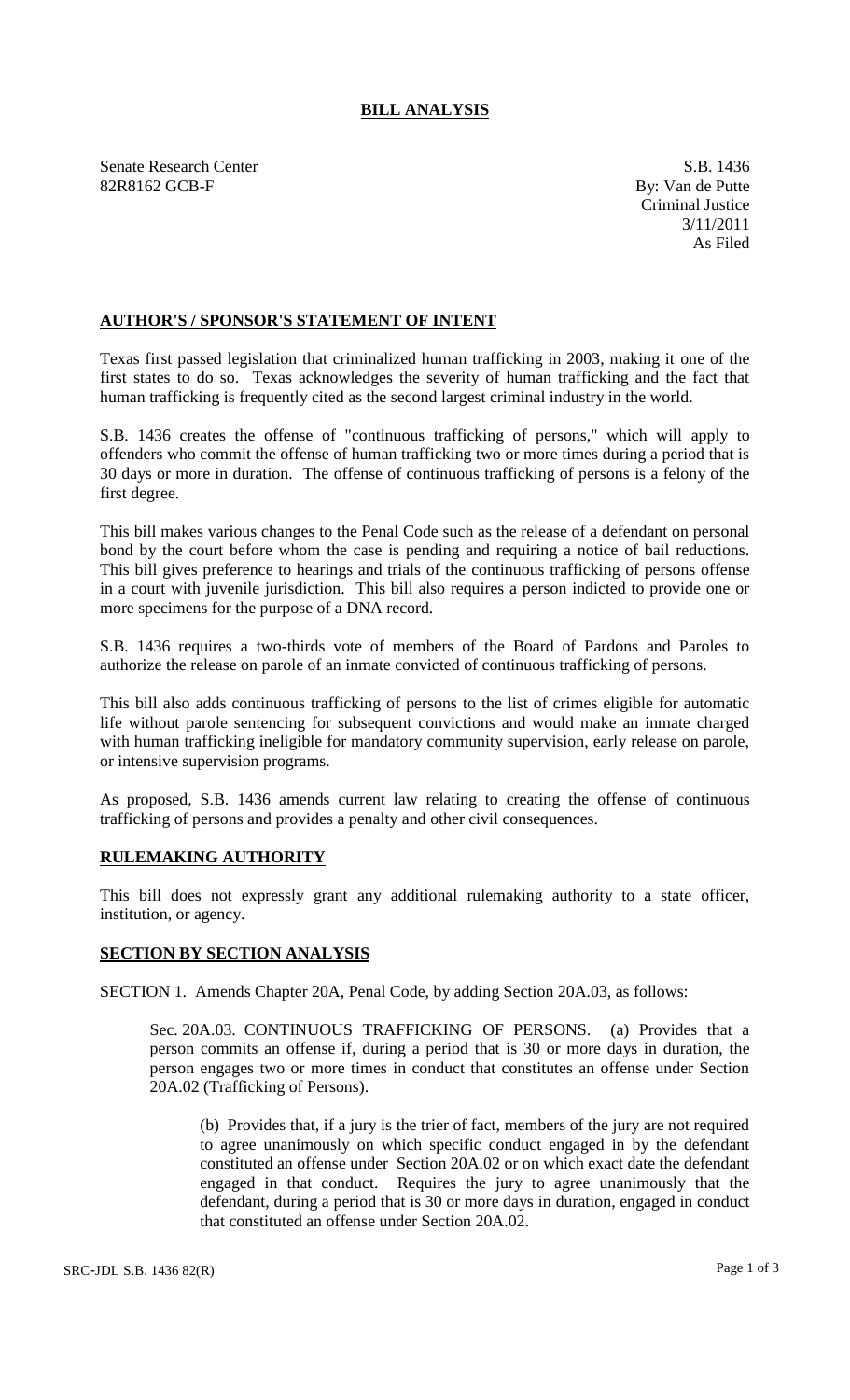(c) Prohibits a defendant, if the victim of an offense under Subsection (a) is the same victim as a victim of an offense under Section 20A.02, from being convicted of the offense under Section 20A.02 in the same criminal action as the offense under Subsection (a), unless the offense under Section 20A.02 is charged in the alternative, occurred outside the period in which the offense alleged under Subsection (a) was committed, or is considered by the trier of fact to be a lesser included offense of the offense alleged under Subsection (a).

(d) Prohibits a defendant from being charged with more than one count under Subsection (a) if all of the conduct that constitutes an offense under Section 20A.02 is alleged to have been committed against the same victim.

(e) Provides that an offense under this section is a felony of the first degree, punishable by imprisonment in the Texas Department of Criminal Justice for life or for any term of not more than 99 years or less than 25 years.

SECTION 2. Amends Article 12.01, Code of Criminal Procedure, to add continuous trafficking of persons under Section 20A.03, Penal Code, to the list of felony indictments that may be presented with no limitation, except as provided in Article 12.03 (Aggravated Offenses, Attempt, Conspiracy, Solicitation, Organized Criminal Activity).

SECTION 3. Amends Article 17.03(b), Code of Criminal Procedure, to authorize only the court before whom the case is pending to release on personal bond a defendant who meets certain criteria, including being charged with an offense under certain sections of the Penal Code, including Section 20A.03.

SECTION 4. Amends Article 17.032(a), Code of Criminal Procedure, to redefine "violent offense" to include an offense of continuous trafficking of persons.

SECTION 5. Amends Article 17.091, Code of Criminal Procedure, to require a judge or magistrate, before the judge or magistrate reduces the amount of bail set for a defendant charged with an offense listed in Section 3g (relating to exceptions to prohibiting denying community supervision to a defendant based solely on certain criteria), Article 42.12 (Community Supervision), an offense described by Article 62.001(5) (relating to the definition of "reportable conviction or adjudication"), or an offense under Section 20A.03, Penal Code, to provide to the attorney representing the state, reasonable notice of the proposed bail reduction, and, on request of the attorney representing the state or the defendant or the defendant's counsel, an opportunity for a hearing concerning the proposed bail reduction.

SECTION 6. Amends Section 23.101(a), Government Code, to require the trial courts of this state to regularly and frequently set hearings and trials of pending matters, giving preference to hearings and trials of certain matters, including criminal actions, with certain actions given preference over other criminal actions, including an offense under Section 20A.03, Penal Code.

SECTION 7. Amends Section 411.1471(a), Government Code, to provide that this section applies to a defendant who meets certain criteria, including a defendant who is indicted or waives indictment for a felony prohibited or punishable under any of certain Penal Code sections, including Section 20A.03.

SECTION 8. Amends Section 499.027(b), Government Code, to provide that an inmate is not eligible under this subchapter to be considered for release to intensive supervision parole under certain circumstances, including if the inmate is awaiting transfer to the institutional division or serving a sentence, for an offense listed in one of certain sections of the Penal Code, including Section 20A.03.

SECTION 9. Amends Section 508.046, Government Code, to require all members of the Board of Pardons and Paroles, to release on parole an inmate who was convicted of an offense under Section 20A.03, 21.02 (Continuous Sexual Abuse of Young Child or Children), 21.11(a)(1) (relating to engaging in sexual contact with a child or causing the child to engage in sexual contact), or 22.021 (Aggravated Sexual Assault), Penal Code, or who is required under Section